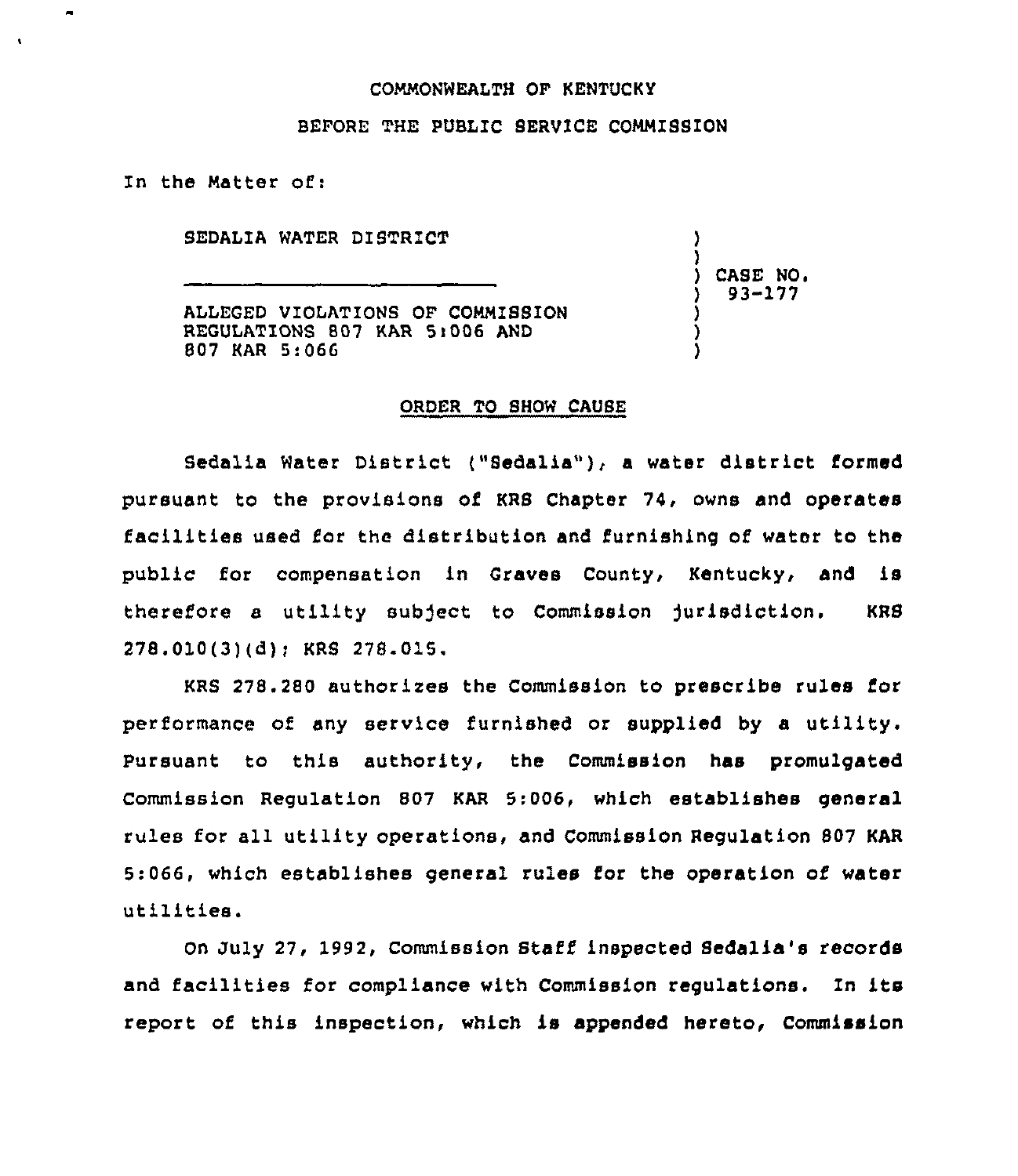Staff listed nine instances where the utility failed to comply with Commission regulations.

 $\ddot{\phantom{0}}$ 

Having reviewed the report of this inspection and being otherwise sufficiently advised, the Commission finds that a prima facie showing has been made that Sedalia is in violation of Commission Regulations 807 KAR 5:006 and 807 KAR 5:066.

The Commission, on its own motion, HEREBY ORDERS that:

1. Sedalia shall appear before the Commission on July 16, 1993, at 10:00 a.m., Eastern Daylight Time, in Hearing Room 1 of the Commission's offices at 730 Schenkel Lane, Frankfort, Kentucky, for the purpose of presenting evidence concerning the alleged violations of Commission Regulations 807 KAR 5:006 and 807 KAR 5:066, and of showing cause why it should not be subject to the penalties prescribed in KRS 278.990(1) for these alleged violations,

2. Sedalia shall submit to the Commission, within 20 days of the date of this Order, a written response to the allegations contained herein and to the contents of the Inspection Report.

3. The Utility Inspection Report of August 3, 1992, which is appended hereto, is made part of the record of this proceeding.

4. Any motion requesting an informal conference with Commission Staff to consider the simplification of issues or any other matters which may aid in the handling or disposition of this proceeding shall be filed with the Commission no later than 20 days from the date of this Order.

 $-2-$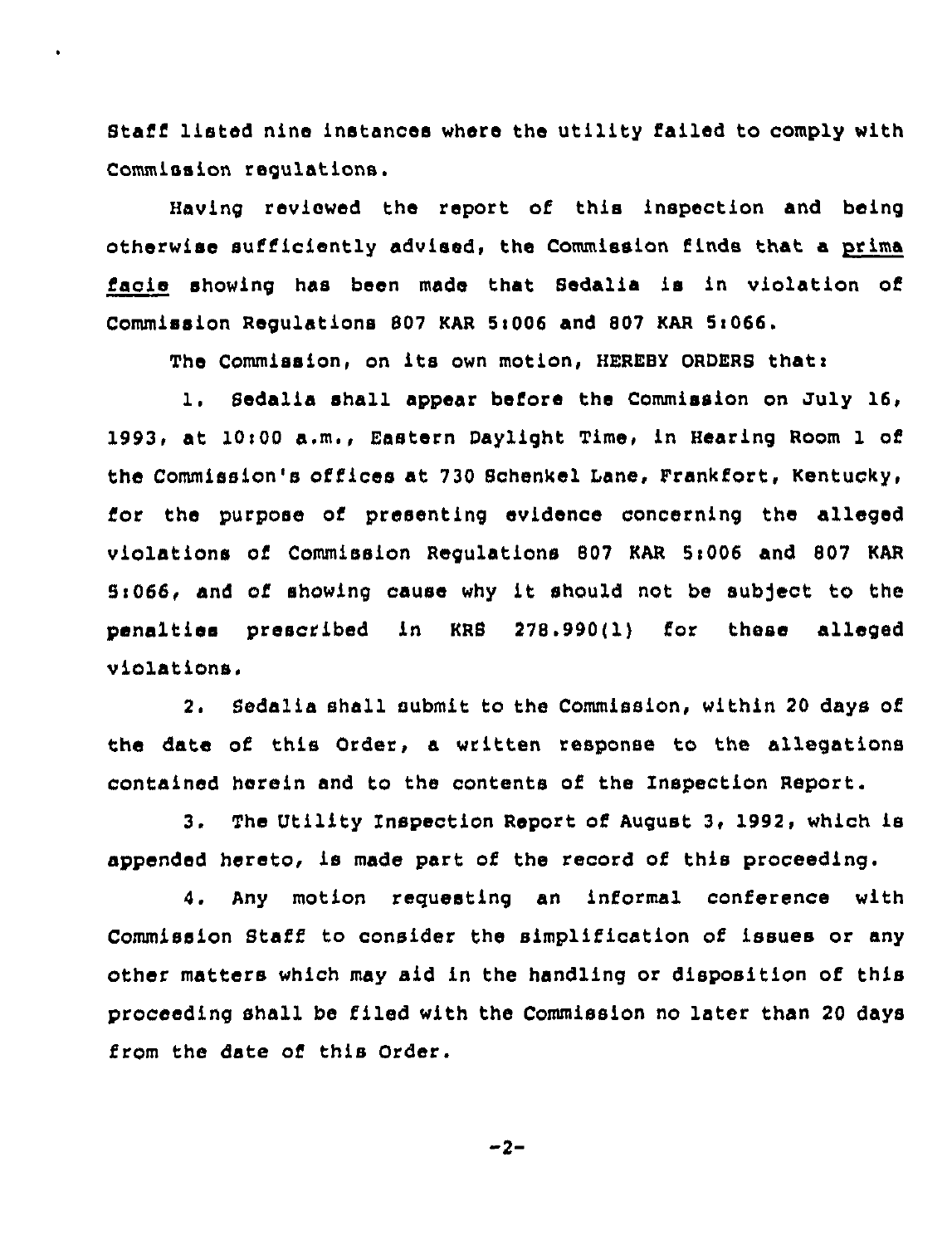Done at Prankfort, Kentucky, this 11th day of May, 1993,

PUBLIC SERVICE COMMISSION

n  $\sum_{n}$ Chairman

ma

Vice Chairman

Commissione '

ATTEST:

 $\ddot{\phantom{1}}$ 

O D.  $\overline{\phantom{a}}$ Executive Director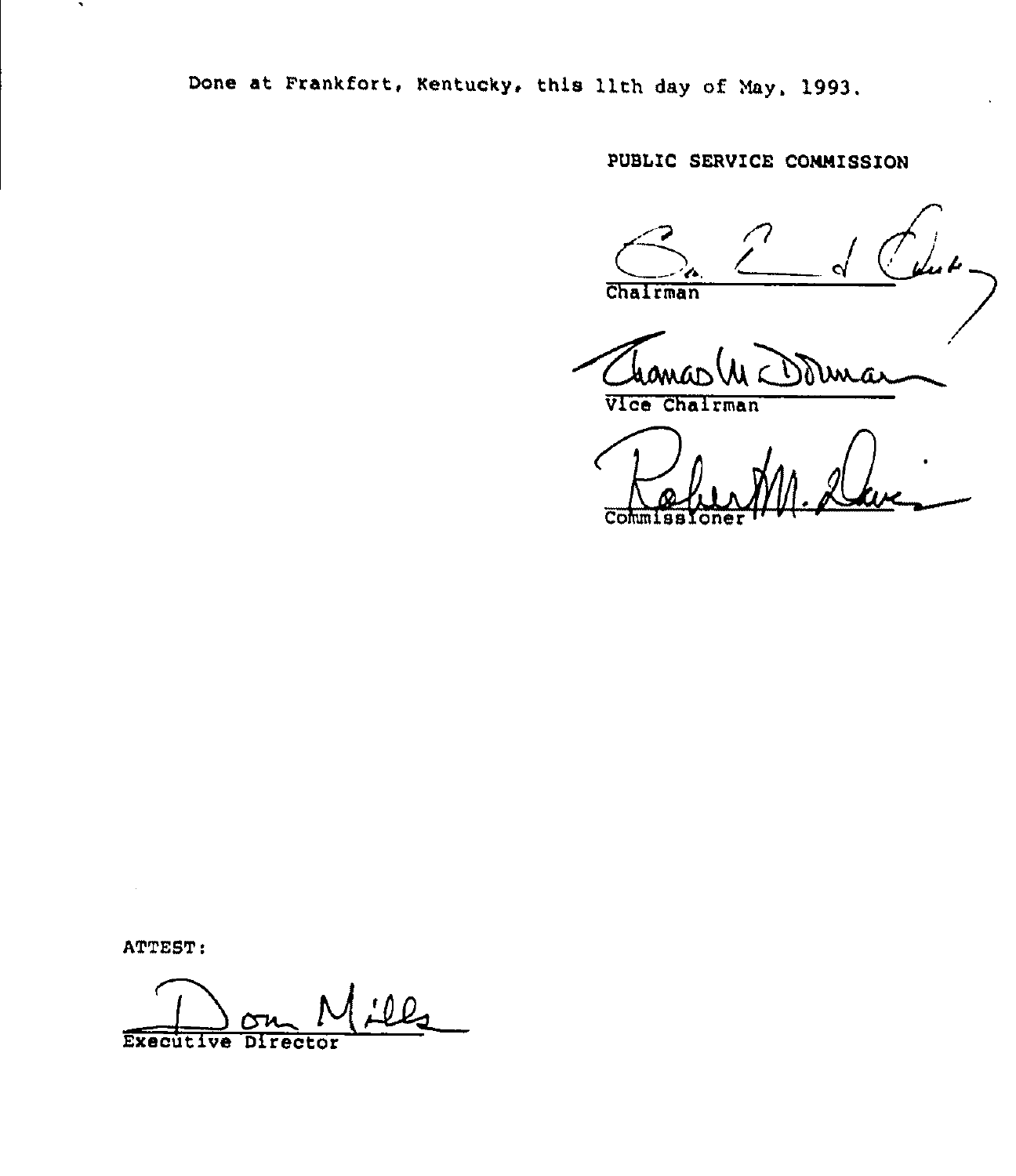# APPENDIX

APPENDIX TO AN ORDER OF THE KENTUCKY PUBLIC SERVICE.  $COMMISSTON$  IN CASE NO.  $93-177$  DATED MAY 11, 1993 Commonwoalth of Kentucky Public Service Commission

# UTILITY INSPECTION REPORT

# Sodalia Water District Sodalis, kontucky

Utility operations, utility malntonanco, utility management and their effect on utility services are a primary concern of the Commission and this Dlvislon. Our ongoing inspection program is an expression of this concern. During oach inspection, I am stressing: (1) the importance of periodic testing of customers' meters. (2) the importance of accounting for all water purchased and/or produced, (3) the naod for survoillanco of system operations and (4) the significance of good operating records.

The subject inspection was made July 27, 1992. The utility consists of a treatment plant facility and distribution system operating ln Craves County, Kontucky. It has approximately 145 customers on its system. The utility ropresentative providing information and assistance during this inspection was John Boyd of the District.

The District's facility oporations and its office procedures were reviewed for compliance with the Kentucky Revised Statutes (KRS 278) and the Public Service Commission Regulations (B07 KAR). The following deficiencies were noted:

The utility is not filing tho periodic ("Quarterly") meter report with the  $\mathbf{1}$ . commission as required ln accordance with 807 KAR 5i006, Section 3(2).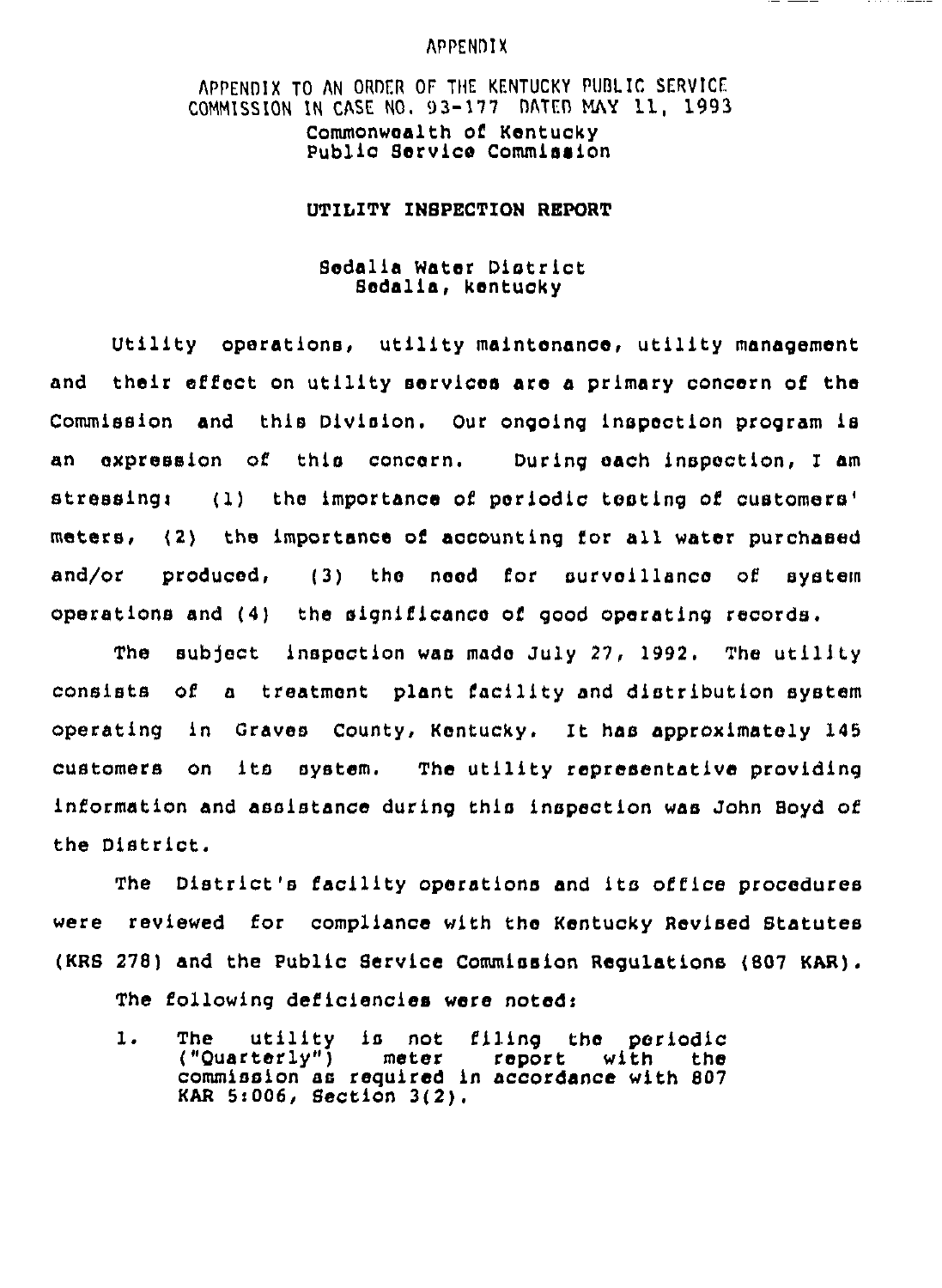Report — Sedalia Water District Page 2

- The utility is not clearly showing on its bill the following information: Present and  $2.$ last preceding meter reading as required by <sup>807</sup> KAR 5:006, Section 6(1).
- з. The utility does not accrue interest on deposits at the rate prescribed by law, beginning on the date of deposit pursuant to 807 KAR 5t006, Section 7(6).
- 4. The utility is not keeping a record of all written complaints concerning utility service as required in 807 KAR 5:006, Section 9.
- 5. The utility does not publish its telephone number in all service areas to permit all customers to contact the utility without charge as specified in <sup>807</sup> KAR 5:006, Section 13(la).
- б. The utility is having its testing of meters performed by an agency approved by the commission for such purpose. The utility has not notified the commission of said arrangement pursuant to <sup>807</sup> KAR 5:006, Section 16(2).
- $7.$ The utility has not established a safety<br>manual with written quidelines for safe with written guidelines for safe working practices and procedures as required by 807 KAR 5:006, Section 24(1).
- The utility has not filed a copy of its 8. inspection procedures with the commission for review pursuant to <sup>807</sup> KAR 5:006, Section 25(1).
- 9. The utility is not maintaining a record of interruptions of service for its entire This record should include: the cause of interruption; date, time, duration, remedy, and steps taken to prevent recurrence as specified in 807 KAR 5:066, Section 4(5).

## Recommendations

<sup>A</sup> written response should be prepared and forwarded to the Public Service Commission within 30 days of the date of receipt